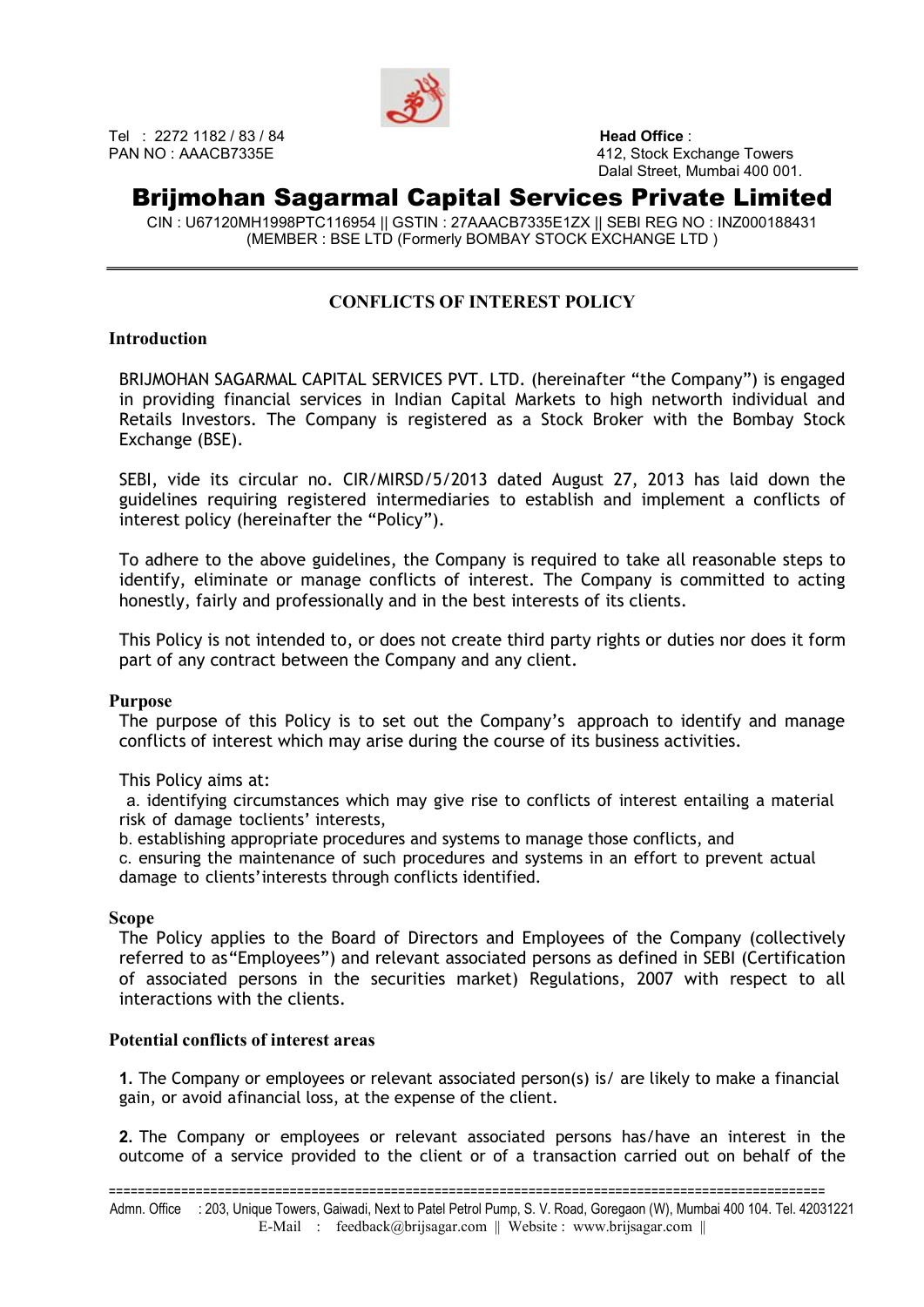

Tel : 2272 1182 / 83 / 84 **Head Office** :

PAN NO : AAACB7335E 412, Stock Exchange Towers Dalal Street, Mumbai 400 001.

# Brijmohan Sagarmal Capital Services Private Limited

CIN : U67120MH1998PTC116954 || GSTIN : 27AAACB7335E1ZX || SEBI REG NO : INZ000188431 (MEMBER : BSE LTD (Formerly BOMBAY STOCK EXCHANGE LTD )

client, which is distinct from the client's interest in the outcome.

3. The Company or employees or relevant associated person(s) has/have a financial or other incentive to favor the interest of another client or group of clients over the interest of one client.

4. The Company or employees or relevant associated persons receives or will receive from a person other than the client an inducement in relation to a service provided to the client, in the form of monies, goods or services, other than the standard commission or fee for that service.

### Procedures and controls to managing Conflicts of Interests

The procedures and controls that the Company follows to manage the identified conflicts of interests include the following:

1. Effective procedures to prevent or control the exchange of information in the activities involving a risk of conflict of interest where the exchange of that information is likely to harm the interest of one or more clients;

2. Measures to prevent or limit any person from exercising inappropriate influence over the way in which capital market services are carried out;

3. Chinese walls restricting flow of confidential and price sensitive information within the Company, physical separation of departments and sharing of information only on a "Need to Know Basis". The same shall be governed by 'Prevention of Insider Trading Policy'.

4. A policy designed to limit the conflicts of interests arising from the giving and receiving of inducement, as per the gift policy.

5. Appointment of Independent Internal auditors to ensure that appropriate systems and controls are maintained and their effectiveness or otherwise is being reported to the Company's Board of Directors.

6. Personal account dealing requirements applicable to employees in relation to their own investments needs an approval from the Compliance Team by submission of an Investment Request Form. The same shall be governed by 'Prevention of Insider Trading Policy'.

7. Provisions governing access to electronic data as per the 'Mobile Phone Usage Policy' of the Company and 'Prevention of Circulation of Unauthenticated News'.

8. The employees are governed by measures laid down in the internal code of conduct and other policies which include the following:

a. restrictions on dealing in securities while handling client's mandate or while in possession of material non published information, or communicating such information while dealing on client's behalf, manipulating demand or supply of securities or influencing their market price. The same shall be governed by 'Prevention of Insider Trading Policy'.